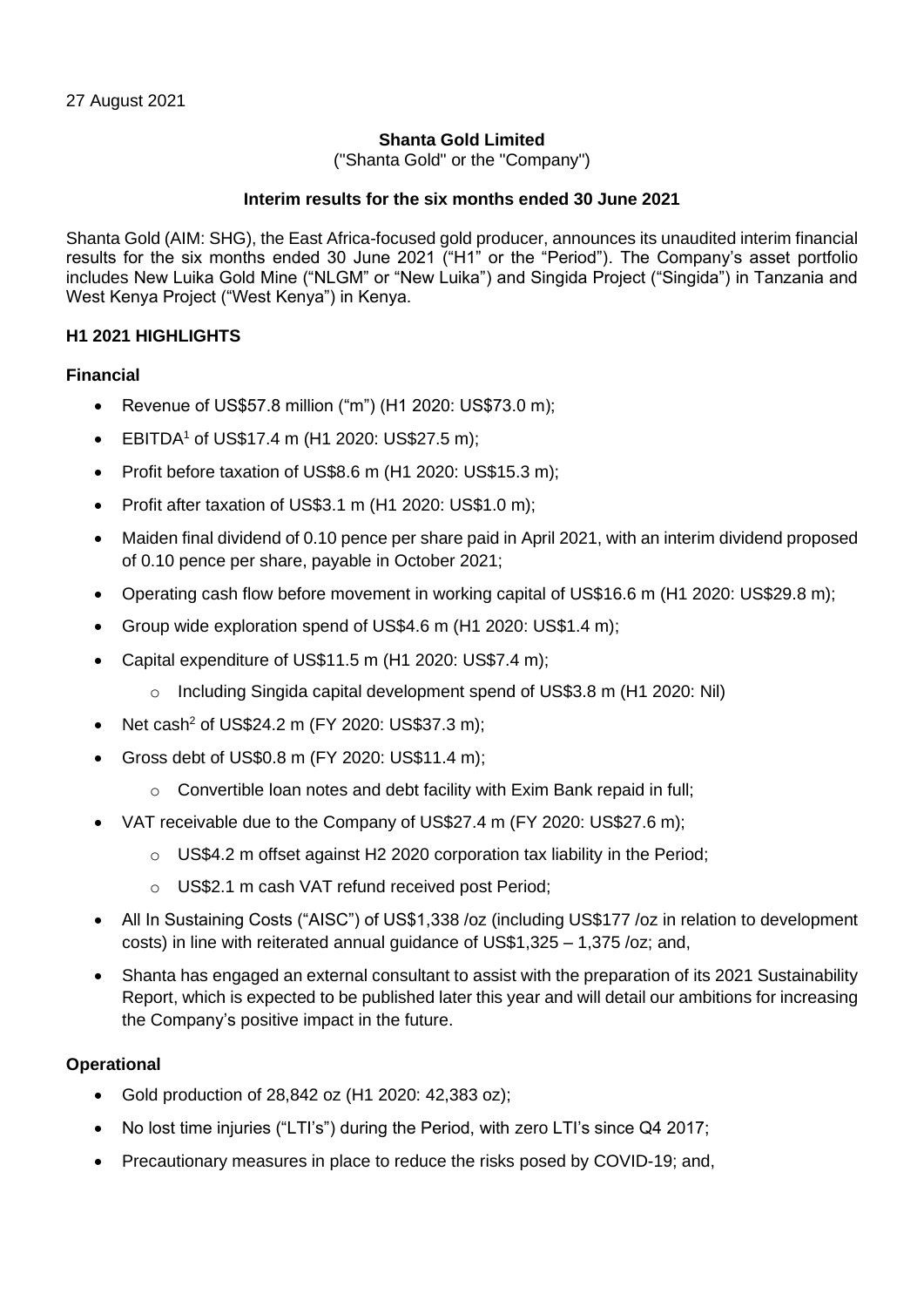• Reiterated annual production guidance for 2021 of 60,000 – 65,000 oz.

## **West Kenya**

- Phase 1 drilling programme completed with highly encouraging assay results received;
- Third drill rig to be on site by the end of August and Phase 2 drilling is underway;
- Resource update expected to be released in September, focused on approximately 10% of the total NI43-101 Inferred resource of 1.2 Moz between 0-200 metres in depth;
- The Company is supporting a local project subsidising National Hospital Insurance Fund ("NHIF") subscriptions for 300 low-income women local to the West Kenya Project; and,
- Vocational security guard training for 50 participants in partnership with a local security company, with a second programme now underway.

## **Singida**

- Mine construction progressing with detailed designs and tenders for key infrastructure ongoing;
- Manufacture of the Ball Mill underway;
- US\$2.0 m paid towards manufacture of the Crushing Circuit, which is nearing completion;
- Onsite works continue with bush clearance and installation of mine infrastructure underway; and,
- Pre-stripping due to commence in Q3 2021.

## **Exploration – New Luika**

- Assay results received from the Luika deposit added 76,461 oz of new Indicated resources grading 7.97 g/t;
- Resource block model update for BC East Area 1 added 39.786 oz of new Indicated resources grading 4.74 g/t, announced post Period; and,
- In aggregate, results from the two targets added 116,247 oz of new resources at NLGM (before depletion) grading 6.47 g/t, at a cut-off grade of 1.0 g/t Au.

## **Interim Dividend**

• Interim dividend of 0.10 pence per share proposed, payable on 29 October 2021. The associated record date is 8 October 2021 and the ex-div date is 7 October 2021.

## **Post Period**

- Shanta announced a new five-year plan ("the Plan") for its gold assets in Tanzania on 19 July 2021, including a reserves and resources update for NLGM;
- The Plan forecasts group-wide gold production from Shanta's Tanzanian assets of approximately 499,000 oz for the five-year period from H2 2021 – H1 2026; and,
- US\$2.1 m cash VAT refund received post Period.

Note: 1. EBITDA is earnings before interest, tax, depreciation and amortisation which has been derived as operating profit exclusive of depreciation/depletion of tangible assets and amortisation of intangible assets.

Note: 2. Net cash includes liquidity available from 65 oz unsold at the refinery at 30 June 2021 (FY 2020: 75 oz unsold at the refinery and 3,701 oz in transit).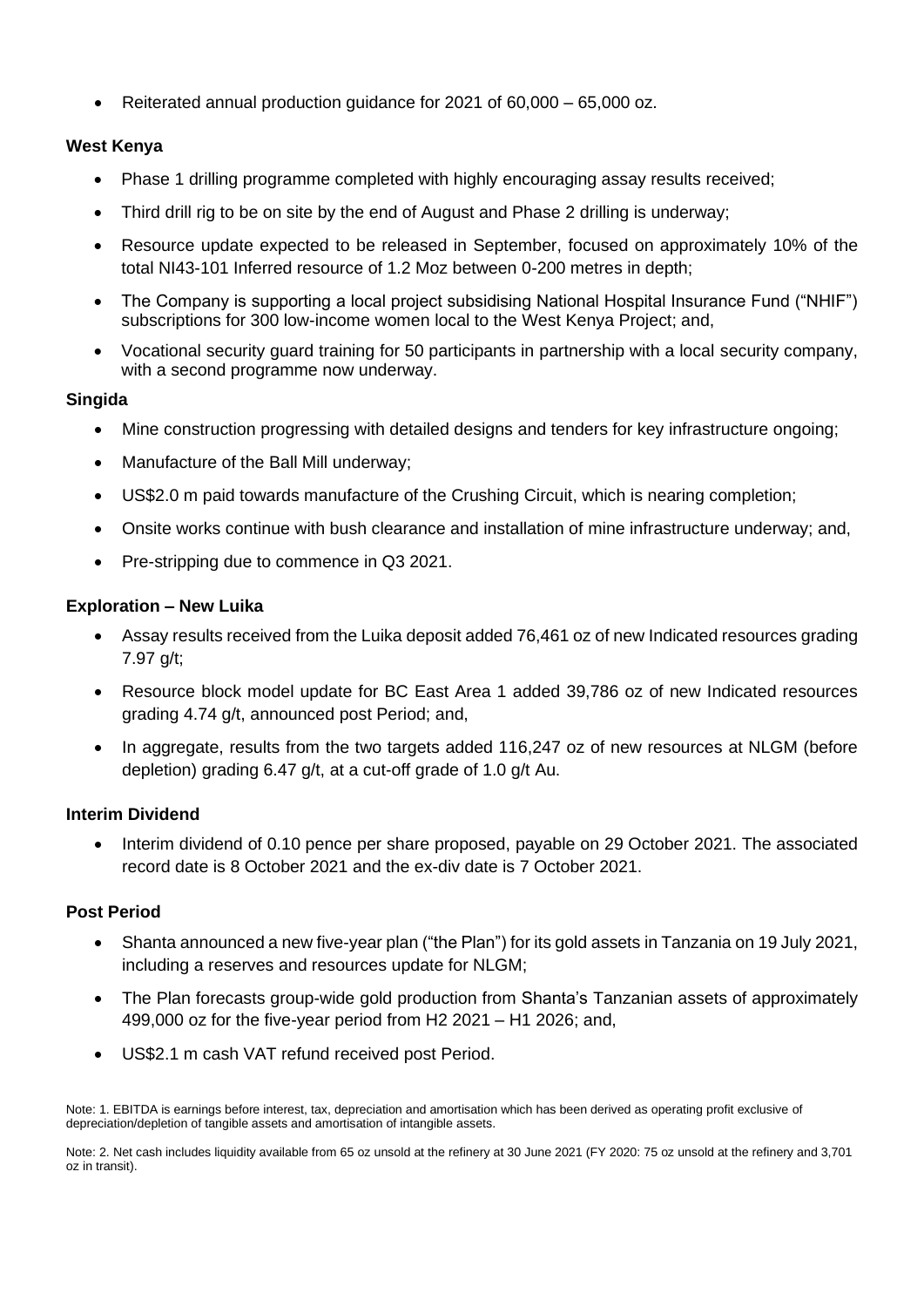Note: 3. Available liquidity has been derived as unrestricted cash plus the sale value of bullion available for sale at the end of the Period (net of royalties and expected selling costs).

## **Eric Zurrin, Chief Executive Officer, commented:**

*"Shanta's exploration success during H1 has generated new high-grade resources at Luika and BC East Area 1. West Kenya is also proving to be very promising with phase 1 drilling now complete and highly encouraging assay results including one of our highest-grade intersections at 4m at 706 g/t. We continue to be excited by the prospects of West Kenya and we look forward to announcing a Resource Update in September.* 

*Whilst we are disappointed that our H1 gold production and sales are lower than last year, our strong fundamentals of net cash, low debt and consistent operating cashflow attest to the Company's robust financial health, and I'm delighted to announce an interim dividend of 0.10 pence per share proposed for payment in October 2021. We are also pleased to confirm that we have received US\$4.2 million in VAT offsets during H1 and a further \$2.1 million VAT cash refund post Period as we work with the Tanzanian government to clear the outstanding balance.* 

*Our new five-year plan outlines our strategy to transform the business into a 110,000+ ounces gold producer by 2023. Our forecast increase in reserves and resources demonstrates the huge potential in the portfolio, and our extension of the reserve-based mine life at New Luika and Singida underpins our confidence in the long-term sustainability of both assets."*

### **Enquiries:**

| <b>Shanta Gold Limited</b><br>Eric Zurrin (CEO)<br>Luke Leslie (CFO)                                                  | +44 (0) 14 8173 2153 |
|-----------------------------------------------------------------------------------------------------------------------|----------------------|
| <b>Nominated Adviser and Joint Broker</b><br>Liberum Capital Limited<br>Scott Mathieson / Ed Thomas / Nikhil Varghese | +44 (0) 20 3100 2000 |
| <b>Joint Broker</b><br><b>Tamesis Partners LLP</b><br>Charlie Bendon / Richard Greenfield                             | +44 (0) 20 3882 2868 |
| <b>Public Relations</b><br><b>FTI Consulting</b><br>Sara Powell / Genevieve Ryan                                      | +44 (0) 20 3727 1426 |

### **About Shanta Gold**

Shanta Gold is an East Africa-focused responsible gold producer, developer and explorer. The company has an established operational track record, with defined ore resources on the New Luika and Singida projects in Tanzania, with reserves of 666 koz grading 3.0 g/t, and exploration licences covering approximately 1,100 km<sup>2</sup> in the country. Alongside New Luika and Singida, Shanta also owns the West Kenya Project in Kenya with defined inferred resources of 1.2 Mt grading 12.6 g/t and licences covering approximately 1,162 km<sup>2</sup>. With a strong balance sheet, a growing diversified portfolio and a maiden dividend paid in 2021, Shanta offers a resilient investment opportunity for the near and long-term. Shanta is quoted on London's AIM market (AIM: SHG) and has approximately 1,048 million shares in issue.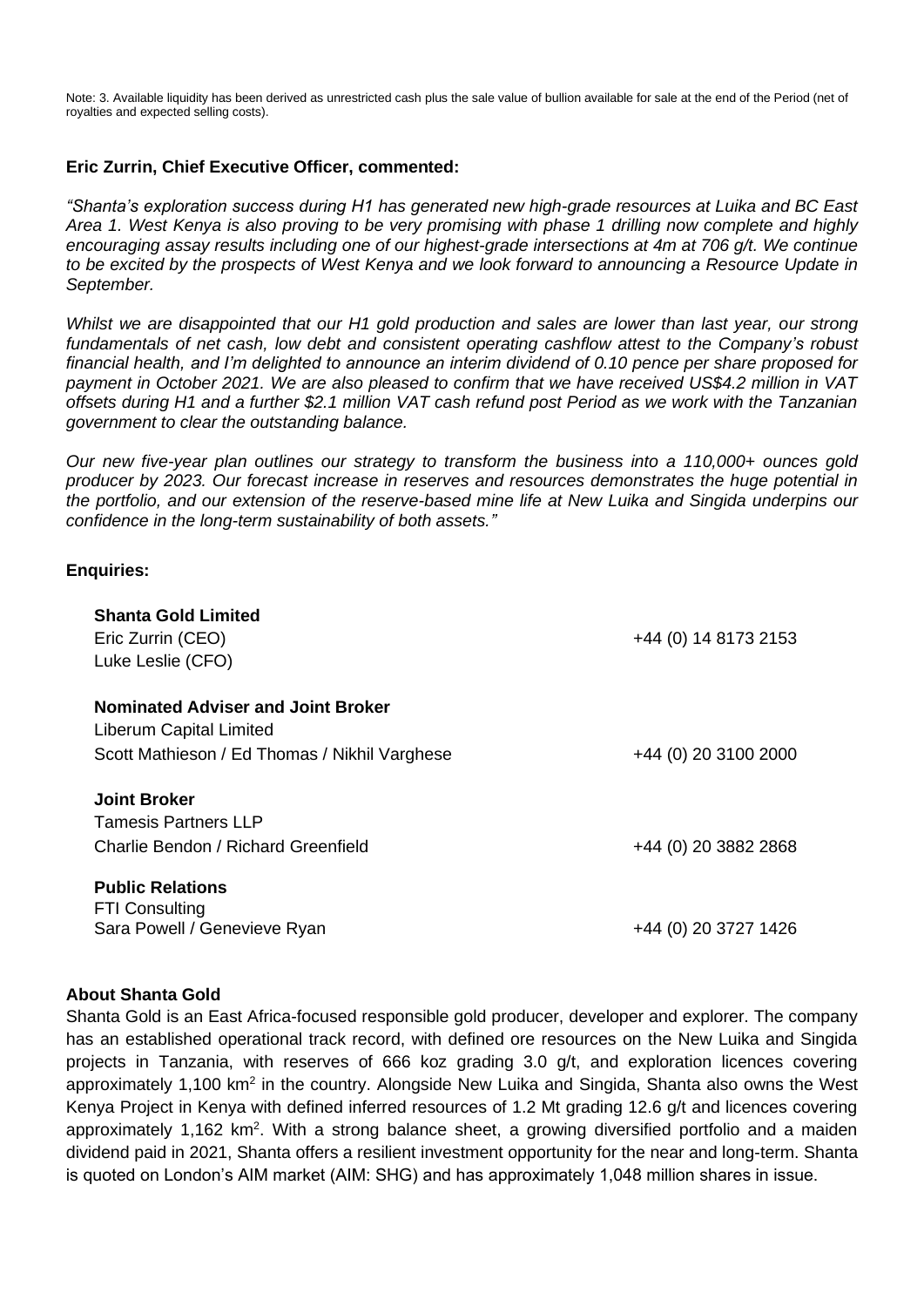The information contained within this announcement is deemed by the Company to constitute inside information as stipulated under the Market Abuse Regulation (EU) No. 596/2014 as amended by the Market Abuse (Amendment) (EU Exist) Regulations 2019.

## **Financial Performance**

Revenue for the Period of US\$57.8 m (H1 2020: US\$73.0 m) was generated from the sale of 31,977 oz (H1 2020: 44,018 oz). The average realised price from gold sales in the Period was US\$1,807 /oz (H1 2020: US\$1,533 /oz). Revenue for H1 2021 was 21% lower than for H1 2020 reflecting the decrease in ounces sold, partially offset by a higher average selling price. Gold production of 28,842 oz (H1 2020: 42,383 oz) was lower than H1 2020, due to lower than anticipated grades from underground mining.

Cost of sales for the Period amounted to US\$39.3 m, down 10% from US\$43.9 m in H1 2020. This decrease was driven by a US\$3.5 m reduction in depreciation charged to cost of sales and a US\$1.0 m decrease in Other cost of sales, compared to H2 2020. The decrease in Other cost of sales was primarily driven by lower royalties and selling costs in line with the reduction in ounces sold.

Administration expenses amounted to US\$4.5 m, up 25% from US\$3.6 m in H1 2020. This was driven by the introduction of US\$1.0 m administrative costs at West Kenya, which was acquired in H2 2020. Exploration and evaluation costs amounted to US\$4.6 m, higher than US\$1.4 m recorded in H1 2020 and consistent with the Company's expansive exploration programme and budget for 2021. The increase was partly driven by new exploration costs at West Kenya of US\$1.7 m.

Operating profit for the Period was US\$9.4 m (H1 2020: US\$15.8 m) for H1 2020. EBITDA for the Period was US\$17.4 m (H1 2020: US\$27.5 m).

Finance costs reduced to US\$0.9 m (H1 2020: US\$1.8 m), in line with the Company's debt repayments.

A profit before tax of US\$8.6 m was recorded for the Period (H1 2020: US\$15.3 m). Profit after tax for the Period was US\$3.1 m (H1 2020: US\$1.0 m), resulting in a basic earnings per share of US\$0.299 cents (H1 2020: US\$0.132 cents). Taxation for the Period of US\$5.4 m comprised a current tax charge of US\$4.6 m and a deferred tax charge of US\$0.8 m. Further information on taxation for the Period is included below in Note 3 to the Consolidated Financial Information.

Adjusted Operating Costs of US\$1,009 /oz and AISC of US\$1,338 /oz (including US\$177 /oz in relation to development costs) were achieved in the Period, in line with reiterated annual guidance of US\$1,325 – 1,375 /oz.

## **Financial Position**

Total liabilities reduced by US\$22.0 m in the Period, driven primarily by a US\$9.6 m reduction in income tax payable, repayment of loans and borrowings which decreased by US\$4.6 m, and a US\$9.8 m buyback of all outstanding convertible loan notes. These movements were offset by an increase in trade payables and accruals of US\$1.1 m, an US\$0.7 m increase to the provision for deferred taxation, and an US\$0.3 m increase to the provision for decommissioning in the Period. Gross debt was reduced from US\$11.4 m at the beginning of the Period to US\$0.8 m. The Company had net cash of US\$24.2 m at the end of the Period.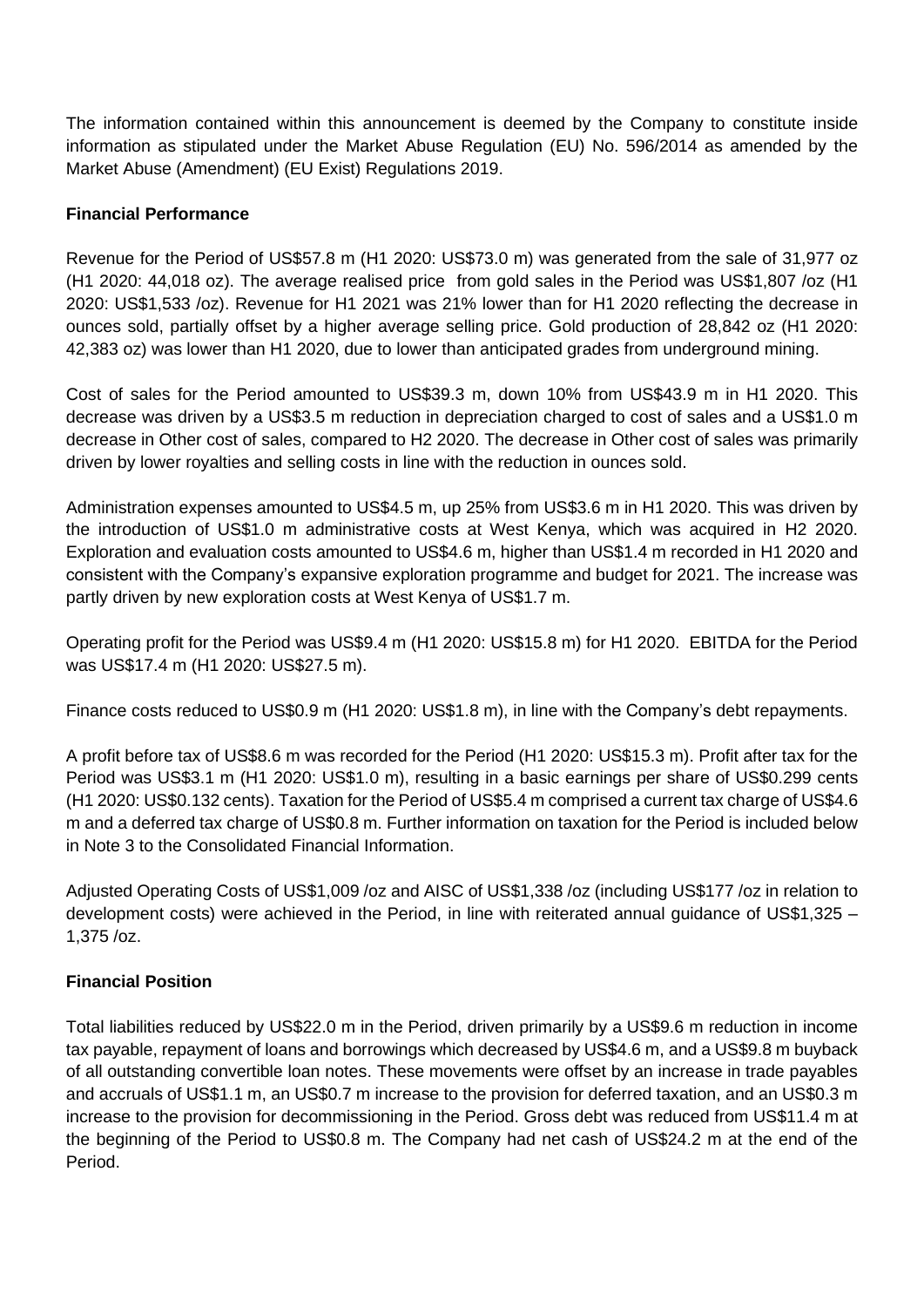Inventories were US\$26.0 m at the end of the Period, down from US\$30.0 m at 31 December 2020. This included 1,908 oz of gold bullion available for sale at the end of the Period (3,775 oz at 31 December 2020). The value of spares and consumables decreased by US\$1.4 m during the Period.

Trade and other receivables (current and non-current) amounted to US\$31.7 m at the end of the Period, down US\$0.5 m from 31 December 2020. This includes the Company's VAT receivable which decreased by US\$0.2 m to US\$27.4 m. During the Period US\$4.2 m of VAT receivables were offset against the Company's 2020 corporation tax liability in Tanzania. Remaining VAT receivables are subject to verification audit by the TRA before being available for further offsets and are treated as a non-current asset.

## **Cash flow**

Gold production and sales in the Period were 32% and 27% lower than H1 2020 respectively. The reduced production was driven by lower than anticipated grades from underground mining. Capital expenditure amounted to US\$11.5 m, including US\$5.1 m of capitalised mine development costs and US\$3.8 m at Singida.

Cash generated from operations before working capital amounted to US\$16.6 m in the Period. Working capital decreased by US\$5.6 m, accounted for by a decrease in inventories (US\$4.0 m), a decrease in trade and other receivables of US\$0.5 m and an increase in trade and other payables (US\$1.1 m).

The Company's unrestricted cash balance at 30 June 2021 was US\$24.8 m, down from US\$41.6 m at 31 December 2020. Net cash at the end of the Period amounted to US\$24.2 m (FY 2020: US\$37.3 m). This decrease was primarily driven by significant debt repayments, the buyback of convertible loan notes, corporation tax payments, capital expenditure and increased exploration activity in the Period.

## **Singida**

Construction of Singida Gold Mine progressed in line with expectations, with work on detailed designs for key project equipment and tenders for major contracts advancing. Several contracts for important plant equipment were awarded, including for the manufacture of a Ball Mill, and a Crushing Circuit for Singida's processing plant. The manufacture of the Crushing Circuit is tracking ahead of schedule, and instalments of US\$2.0 m were paid during the Period. Pre-stripping is due to commence at site during Q3 2021.

Key recruitment during the Period included a new Safety Officer, Construction Manager and Community and Liaison Officer. Shanta is committed to supporting local employment and is recruiting from villages surrounding the mine site wherever possible.

The Company is focused on bringing a positive impact within the surrounding Ikungi region and several CSR initiatives are now underway, including the construction of a classroom block at the Mangonyi Secondary School which Shanta supported during the Period.

## **West Kenya Project**

Exploration works at West Kenya continued during the Period, with 9,383 metres of completed drilling marking the end of the first of three drilling phases in the Period. Phase 2 drilling is now underway, and the number of drill rigs mobilised to West Kenya will be increased to three by the end of August. The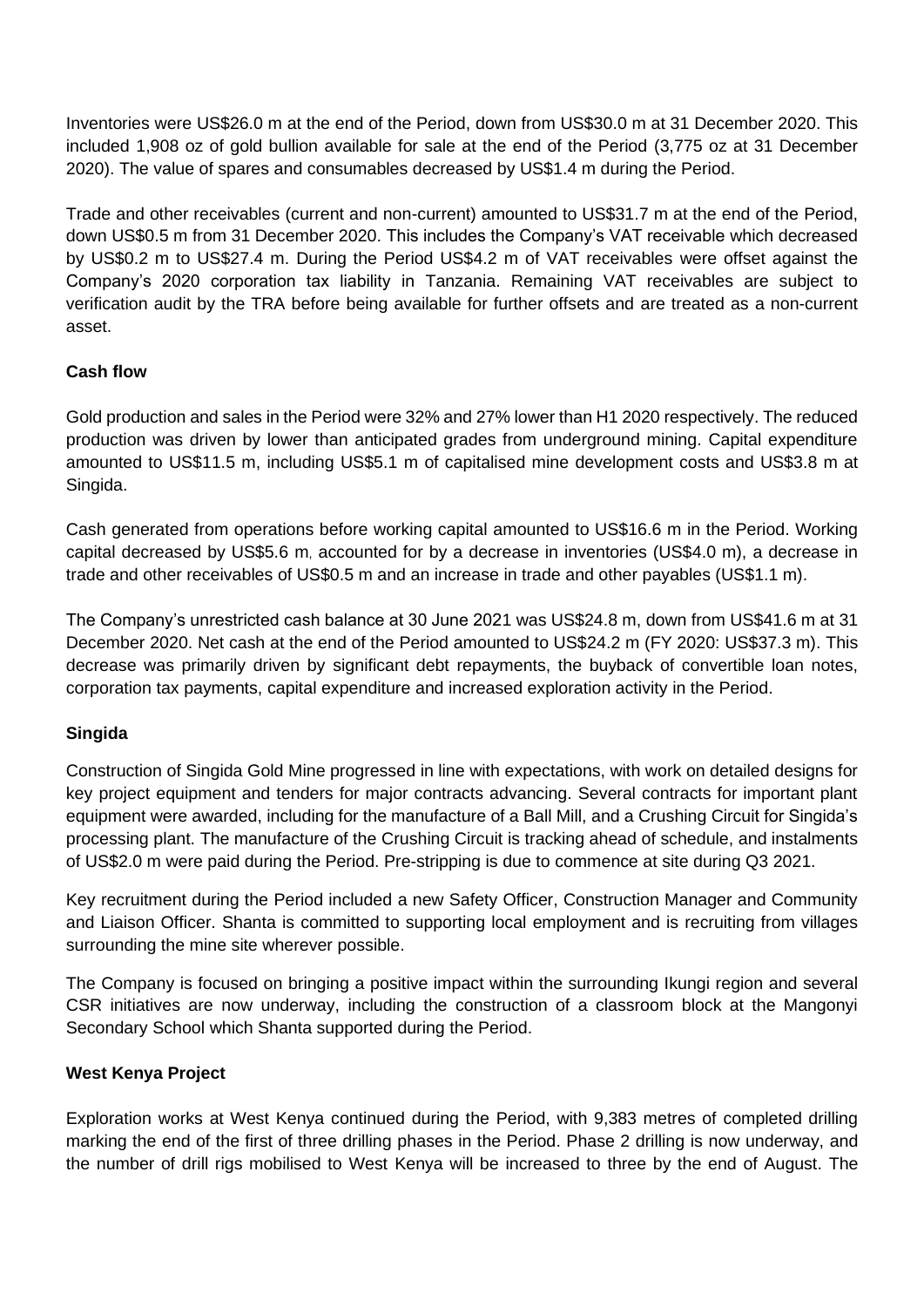Company remains on track to complete approximately 35-40% of total planned drilling by the end of 2021. Exploration activities will continue throughout H2 2021, with the Company focusing on converting Inferred resources to the Indicated category.

The Company is committed to supporting socioeconomic growth through its operations in Kenya. Shanta conducted a vocational guard training programme during the Period in partnership with KK Security, where 44 out of 50 graduates received full-time job offers. Following the success of this trial, an additional guard training programme is now underway for 50 individuals.

The Company is also supporting the i-PUSH project in partnership with PharmAccess Foundation and AMREF. This programme aims to empower low-income communities in Kenya to effectively finance their health requirements. Shanta has made a financial contribution to the project to help subsidise annual NHIF subscriptions for 300 low-income women. The Company plans to expand its Kenyan CSR initiatives in the near-term to drive local development and support growth in the area.

## **Exploration – New Luika**

Assay results were received during the Period for exploration drilling at the Luika and Porcupine South deposits, and additional exploration drilling was completed at BC East Area 1 with assay results received post Period. Results received from Luika and BC East Area 1 added 116,247 oz to Indicated Resources at New Luika (before depletion) grading 6.47 g/t, at a cut-off grade of 1.0 g/t Au. The drilling campaign at BC East Area 1 is continuing, with the goal of testing the downdip continuity of a potential westerly plunging mineralized shoot. Drilling at Porcupine South will also continue in H2 2021 with the goal of generating additional Inferred resources and converting existing Inferred resources into the Measured and Indicated categories.

## **Interim Dividend**

Following consideration of the Company's financial condition and outlook, the Board has proposed an interim dividend of 0.10 pence per share (H1 2020: Nil) expected to be paid on 29 October 2021. This interim dividend, which will be paid gross, is expected to align with the following proposed timetable:

| Ex-div date:  | 7 October 2021  |
|---------------|-----------------|
| Record date:  | 8 October 2021  |
| Payment date: | 29 October 2021 |

## **Post Period**

Shanta announced a new five-year plan for its gold assets in Tanzania on 19 July 2021, developed using the latest understanding of the ore bodies at NLGM. The Plan forecasts group-wide gold production from Shanta's Tanzanian assets of approximately 499,000 oz for the five-year period from H2 2021 – H1 2026.

A further US\$2.1 m VAT refund has been received post Period in the form of a cash payment to the Company.

## **Outlook**

Annual production guidance for 2021 is 60,000 – 65,000 oz at AISC of US\$1,325 – 1,375 /oz.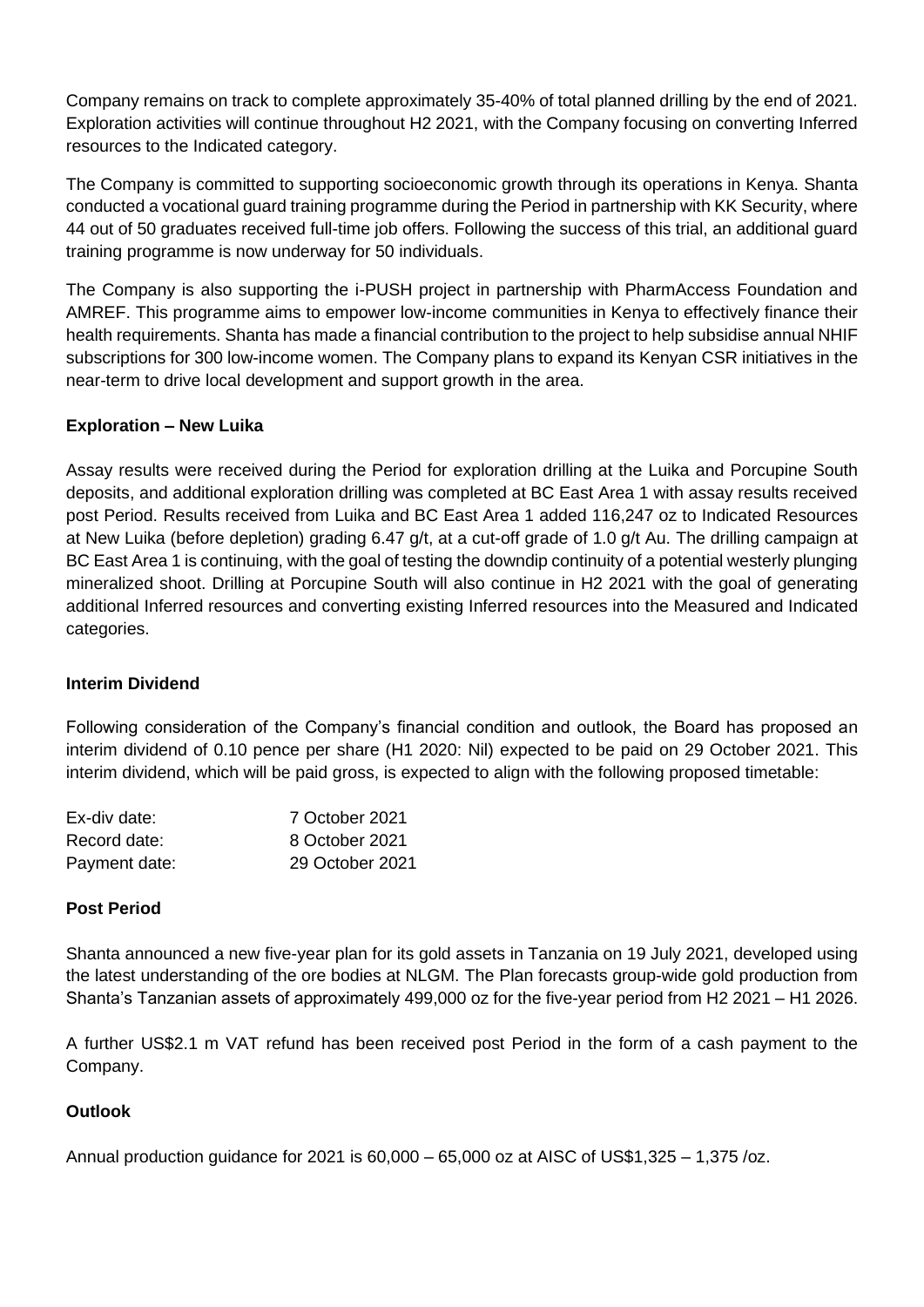## **Consolidated Statement of Comprehensive Income for the six months ended 30 June 2021**

|                                                                                                                                                                                            | <b>Note</b> | 6 months<br>ended<br>30-Jun-21<br><b>US\$'000</b><br><b>Unaudited</b> | 6 months<br>ended<br>30-Jun-20<br><b>US\$'000</b><br><b>Unaudited</b> | Year<br>ended<br>31-Dec-20<br><b>US\$'000</b><br><b>Audited</b> |
|--------------------------------------------------------------------------------------------------------------------------------------------------------------------------------------------|-------------|-----------------------------------------------------------------------|-----------------------------------------------------------------------|-----------------------------------------------------------------|
| <b>Revenue</b>                                                                                                                                                                             |             | 57,772                                                                | 72,974                                                                | 147,431                                                         |
| Loss on non-hedge derivatives                                                                                                                                                              |             |                                                                       | (8, 307)                                                              | (11,688)                                                        |
| Depreciation<br>Other cost of sales                                                                                                                                                        |             | (7, 757)<br>(31, 540)                                                 | (11, 271)<br>(32, 589)                                                | (19, 361)<br>(59, 664)                                          |
| <b>Cost of sales</b>                                                                                                                                                                       |             | (39, 297)                                                             | (43, 860)                                                             | (79, 025)                                                       |
| <b>Gross profit</b>                                                                                                                                                                        |             | 18,475                                                                | 20,807                                                                | 56,718                                                          |
| Administration expenses                                                                                                                                                                    |             | (4, 548)                                                              | (3,639)                                                               | (8, 156)                                                        |
| Exploration and evaluation costs                                                                                                                                                           |             | (4, 558)                                                              | (1, 365)                                                              | (4,809)                                                         |
| <b>Operating profit</b>                                                                                                                                                                    |             | 9,369                                                                 | 15,803                                                                | 43,753                                                          |
| Finance income                                                                                                                                                                             |             | 42                                                                    | 1,273                                                                 | 1,870                                                           |
| Finance expense                                                                                                                                                                            |             | (861)                                                                 | (1,751)                                                               | (6,622)                                                         |
| <b>Profit before taxation</b>                                                                                                                                                              |             | 8,550                                                                 | 15,325                                                                | 39,001                                                          |
| <b>Taxation</b>                                                                                                                                                                            | 3           | (5, 421)                                                              | (14, 281)                                                             | (21, 798)                                                       |
| Profit for the Period / year attributable to equity<br>holders of the parent company                                                                                                       |             | 3,129                                                                 | 1,044                                                                 | 17,203                                                          |
| <b>Profit after taxation</b>                                                                                                                                                               |             | 3,129                                                                 | 1,044                                                                 | 17,203                                                          |
| Other comprehensive income:<br>Exchange differences on translating subsidiary<br>which can subsequently be reclassified to profit or<br>loss<br>Total comprehensive profit attributable to |             |                                                                       |                                                                       |                                                                 |
| equity shareholders of parent company                                                                                                                                                      |             | 3,129                                                                 | 1,044                                                                 | 17,203                                                          |
|                                                                                                                                                                                            |             |                                                                       |                                                                       |                                                                 |
| Basic earnings per share (US\$ cents)                                                                                                                                                      | 4           | 0.299                                                                 | 0.132                                                                 | 2.023                                                           |
| Diluted earnings per share (US\$ cents)                                                                                                                                                    | 4           | 0.299                                                                 | 0.132                                                                 | 2.018                                                           |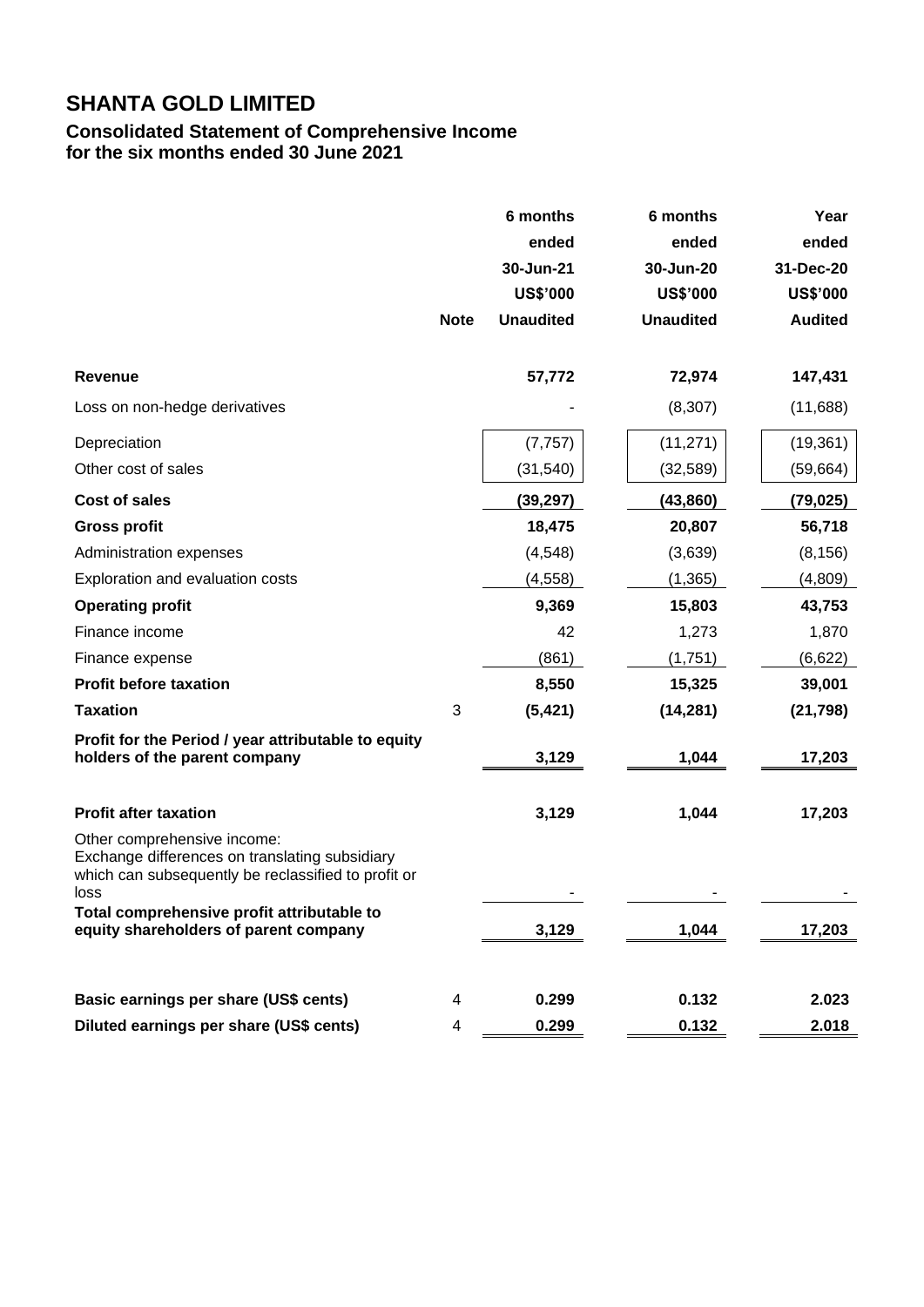## **Consolidated Statement of Financial Position As at period ended 30 June 2021**

**30-Jun 30-Jun 31-Dec 2021 2020 2020 US\$'000 US\$'000 US\$'000 Note Unaudited Unaudited Audited Non-current assets** Intangible assets 43,343 23,367 43,343 Property, Plant and Equipment 2008 1.358 78,519 77,449 Right of use assets 2,795 2,349 3,260 Other receivables 27,417 23,198 27,560 **Total non-current assets 154,913 127,433 151,612 Current assets** Inventories 25,998 23,361 30,040 Trade and other receivables and the receivables and the receivables and the set of the 4,275 and 4,649 and 4,649 Restricted Cash 2,500 2,500 2,500 2,500 2,500 2,500 2,500 2,500 2,500 2,500 2,500 2,500 2,500 2,500 2,500 2,500 2,500 2,500 2,500 2,500 2,500 2,500 2,500 2,500 2,500 2,500 2,500 2,500 2,500 2,500 2,500 2,500 2,500 2,500 2, Cash and cash equivalents **24,839** 12,945 41,582 **Total current assets 55,112 42,375 78,771 Total assets 210,025 169,808 230,383 Capital and reserves** Share capital and premium 10.000 159,067 210,493 Share option reserve **338** 473 338 Convertible loan note reserve  $\sim$  5.374 5.374 5.374 Shares to be issued and the state of the state of the state of the state of the state of the state of the state of the state of the state of the state of the state of the state of the state of the state of the state of the Translation reserve 450 450 450 Retained deficit (44,727) (68,070) (51,776) **Total equity 167,567 97,294 165,922 Non-Current liabilities** Loans and borrowings 5 3,573 2,362 4,270 Provision for decommissioning the control of the control of 6,642 6,797 6,346 Provision for deferred taxation and the control of the 11,229 12,470 10,451 **Total non-current liabilities 21,444 21,629 21,067 Current liabilities** Trade and other payables 13,295 9,383 12,208 Derivative financial liability and the set of the 14,120 of the 14,120 of the 14,120 of the 14,120 of the 14,120 of the 14,120 of the 14,120 of the 14,120 of the 14,120 of the 14,120 of the 14,120 of the 14,120 of the 14 o Loans and borrowings 1,816 1,816 7,654 5,713 Convertible loan notes and the set of the set of the set of the set of the set of the set of the set of the set of the set of the set of the set of the set of the set of the set of the set of the set of the set of the set Income tax payable **15,903** 15,903 15,903 15,474 **Total current liabilities 21,014 50,885 43,394 Total liabilities 42,458 72,514 64,461 Total equity and liabilities 210,025 169,808 230,383**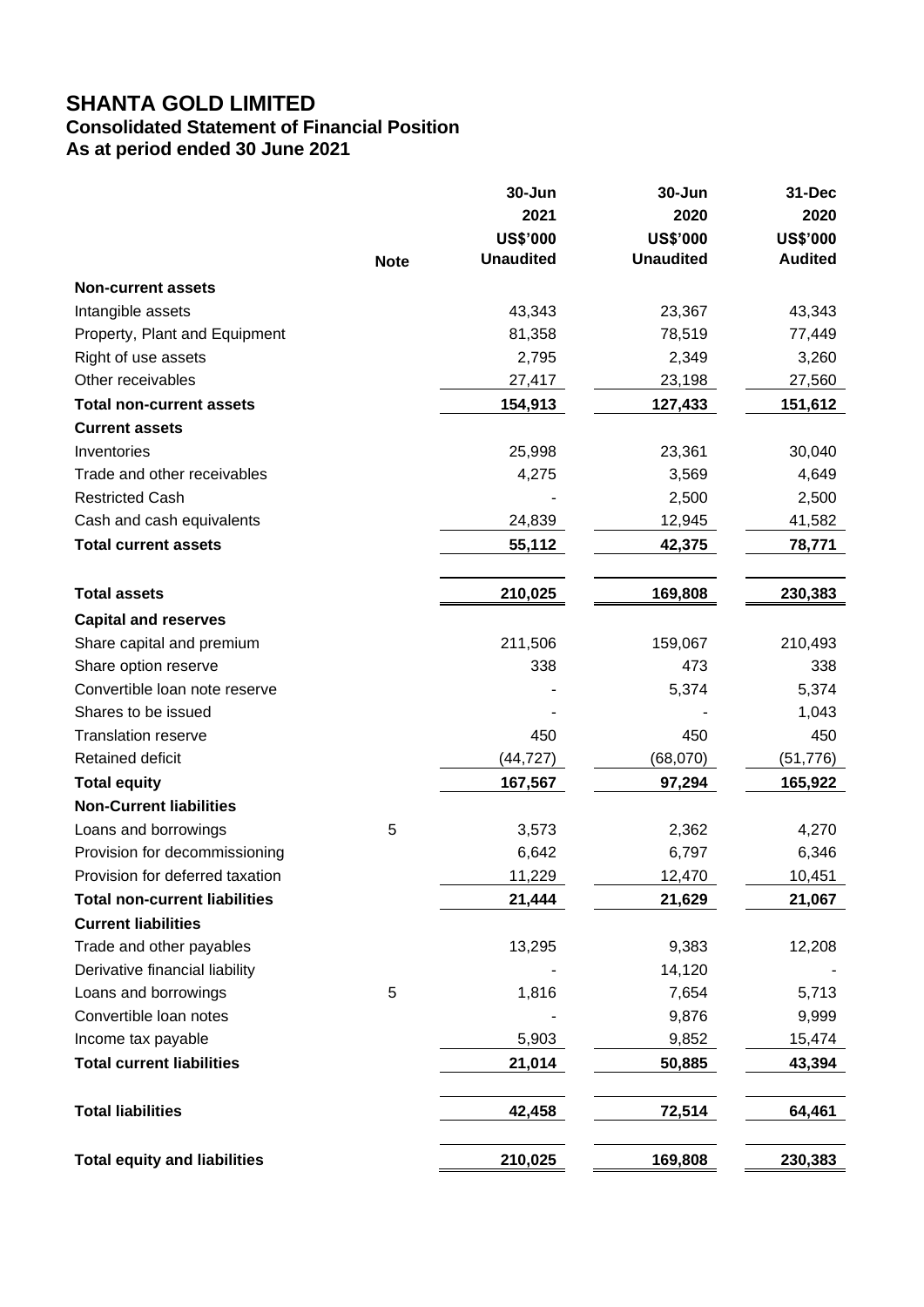## **SHANTA GOLD LIMITED Consolidated Statement of Changes in Equity for the six months ended 30 June 2021**

|                                 | <b>Share</b><br><b>Capital</b> | <b>Share</b><br>Premium | <b>Share Option</b><br><b>Reserve</b> | <b>Convertible</b><br><b>Debt Reserve</b> | <b>Translation</b><br><b>Reserve</b> | Shares to be<br><b>Issued Reserve</b> | <b>Retained</b><br><b>Deficit</b> | <b>Total</b><br><b>Equity</b> |
|---------------------------------|--------------------------------|-------------------------|---------------------------------------|-------------------------------------------|--------------------------------------|---------------------------------------|-----------------------------------|-------------------------------|
|                                 |                                |                         |                                       |                                           |                                      |                                       |                                   |                               |
|                                 | <b>US\$'000</b>                | <b>US\$'000</b>         | <b>US\$'000</b>                       | <b>US\$'000</b>                           | <b>US\$'000</b>                      | <b>US\$'000</b>                       | <b>US\$'000</b>                   | <b>US\$'000</b>               |
| At 1 January 2021               | 149                            | 210,344                 | 338                                   | 5,374                                     | 450                                  | 1,043                                 | (51, 776)                         | 165,922                       |
| Profit for the Period           |                                |                         |                                       |                                           |                                      |                                       | 3,129                             | 3,129                         |
| Share based payments            |                                | 1,012                   |                                       |                                           |                                      | (1,043)                               | 30                                |                               |
| Reserve transfer                |                                |                         |                                       | (5, 374)                                  |                                      |                                       | 5,374                             |                               |
| Dividends paid                  |                                |                         |                                       |                                           |                                      |                                       | (1, 484)                          | (1, 484)                      |
| At 30 June 2021 (Unaudited)     | 150                            | 211,356                 | 338                                   |                                           | 450                                  | $\blacksquare$                        | (44, 727)                         | 167,567                       |
|                                 |                                |                         |                                       |                                           |                                      |                                       |                                   |                               |
| At 1 January 2020               | 118                            | 158,322                 | 473                                   | 5,374                                     | 450                                  | 627                                   | (69, 114)                         | 96,250                        |
| Profit for the Period           |                                |                         |                                       |                                           |                                      |                                       | 1,044                             | 1,044                         |
| Share based payments            |                                | 627                     |                                       |                                           |                                      | (627)                                 |                                   |                               |
| At 30 June 2020 (Unaudited)     | 118                            | 158,949                 | 473                                   | 5,374                                     | 450                                  | $\blacksquare$                        | (68,070)                          | 97,294                        |
| At 1 January 2020               | 118                            | 158,322                 | 473                                   | 5,374                                     | 450                                  | 627                                   | (69, 114)                         | 96,250                        |
| Profit for the year             |                                |                         |                                       |                                           |                                      |                                       | 17,203                            | 17,203                        |
| Other comprehensive income for  |                                |                         |                                       |                                           |                                      |                                       |                                   |                               |
| the year                        |                                |                         |                                       |                                           |                                      |                                       |                                   |                               |
| Share based payments            |                                | 627                     |                                       |                                           |                                      | 416                                   |                                   | 1,043                         |
| Lapsed options                  |                                |                         | (135)                                 |                                           |                                      |                                       | 135                               |                               |
| Shares issued (net of expenses) | 31                             | 51,395                  |                                       |                                           |                                      |                                       |                                   | 51,426                        |
|                                 |                                |                         |                                       |                                           |                                      |                                       |                                   |                               |
| At 31 December 2020 (Audited)   | 149                            | 210,344                 | 338                                   | 5,374                                     | 450                                  | 1,043                                 | (51, 776)                         | 165,922                       |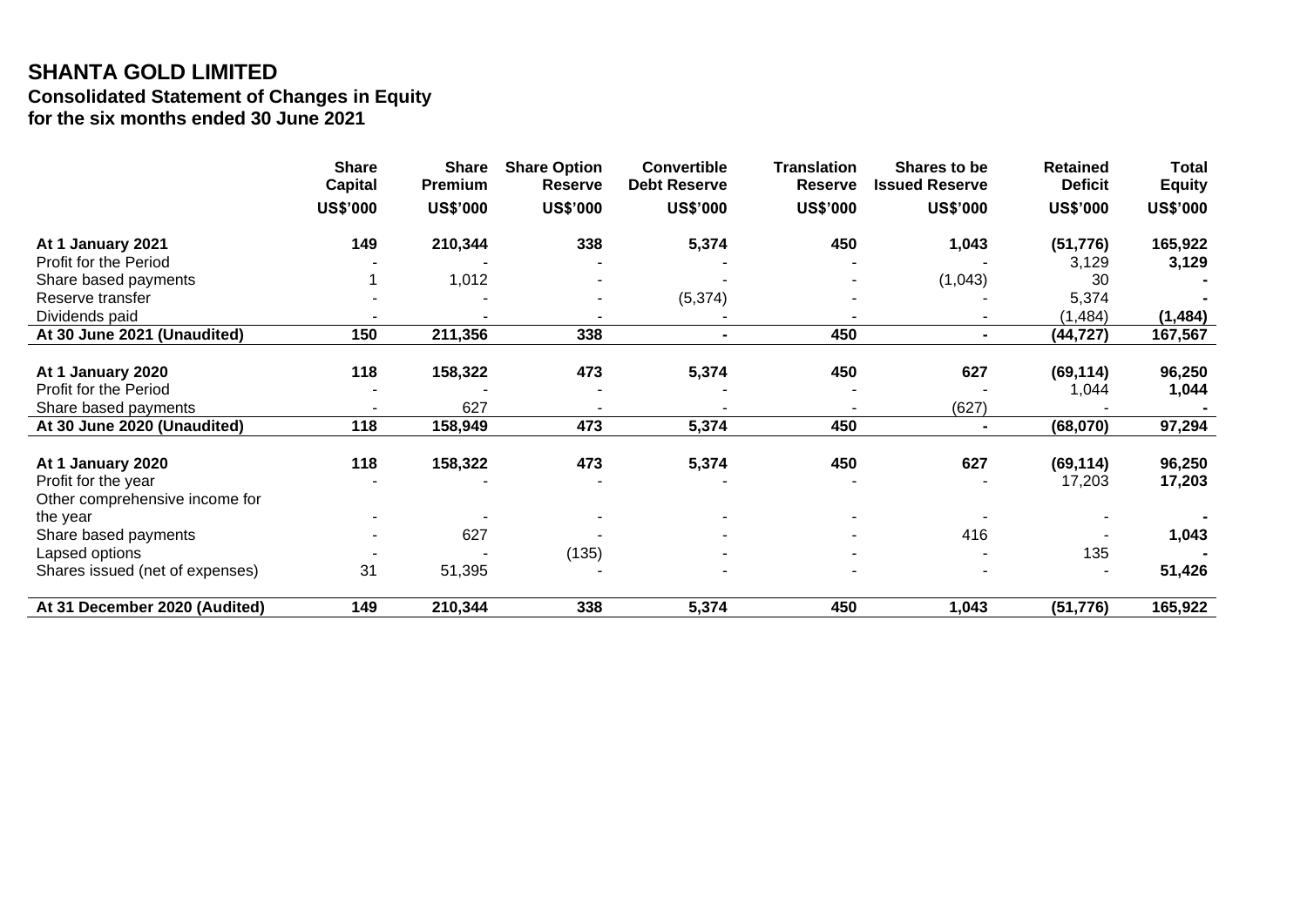# **Consolidated Statement of Cash flows**

**for the six months ended 30 June 2021**

|                                                                  |             | 6 months<br>ended<br>30-Jun-21 | 6 months<br>ended<br>30-Jun-20 | Year<br>ended<br>31-Dec-20 |
|------------------------------------------------------------------|-------------|--------------------------------|--------------------------------|----------------------------|
|                                                                  |             | <b>US\$'000</b>                | <b>US\$'000</b>                | <b>US\$'000</b>            |
|                                                                  | <b>Note</b> | <b>Unaudited</b>               | <b>Unaudited</b>               | <b>Audited</b>             |
| Net cash flows from operating activities                         | 6           | 8,059                          | 27,116                         | 34,608                     |
| <b>Investing activities</b>                                      |             |                                |                                |                            |
| Purchase of intangible assets                                    |             |                                |                                | (8, 549)                   |
| Purchase of plant and equipment                                  |             | (237)                          | (278)                          | (142)                      |
| Purchase of right of use assets                                  |             |                                |                                | (260)                      |
| Purchase of assets under construction                            |             | (6, 675)                       | (1, 914)                       | (4,654)                    |
| Capitalised mine development expenditure                         |             | (4, 561)                       | (5, 240)                       | (8, 543)                   |
| Net cash flows used in investing activities                      |             | (11, 473)                      | (7, 432)                       | (22, 148)                  |
| <b>Financing activities</b>                                      |             |                                |                                |                            |
| Ordinary shares issued (net of expenses)                         |             |                                |                                | 39,996                     |
| Loans repaid                                                     |             | (2,655)                        | (8, 216)                       | (10, 987)                  |
| Buyback of convertible loan notes                                |             | (9,807)                        |                                |                            |
| Principal paid on lease liabilities                              |             | (736)                          | (576)                          | (1,087)                    |
| Interest paid                                                    |             | (790)                          | (1, 122)                       | (1, 975)                   |
| Dividends paid                                                   |             | (1, 484)                       |                                |                            |
| Movements in restricted cash                                     |             | 2,500                          |                                |                            |
| Purchase of silver to fulfil silver stream obligation            |             | (357)                          | (331)                          | (331)                      |
| Net cash flows (used in) / received from<br>financing activities |             | (13, 329)                      | (10, 245)                      | 25,616                     |
| Net (decrease) / increase in cash and cash<br>equivalents        |             | (16, 743)                      | 9,439                          | 38,076                     |
| Cash and cash equivalents at beginning of Period /<br>year       |             | 41,582                         | 3,506                          | 3,506                      |
| Cash and cash equivalents at end of Period /<br>year             |             | 24,839                         | 12,945                         | 41,582                     |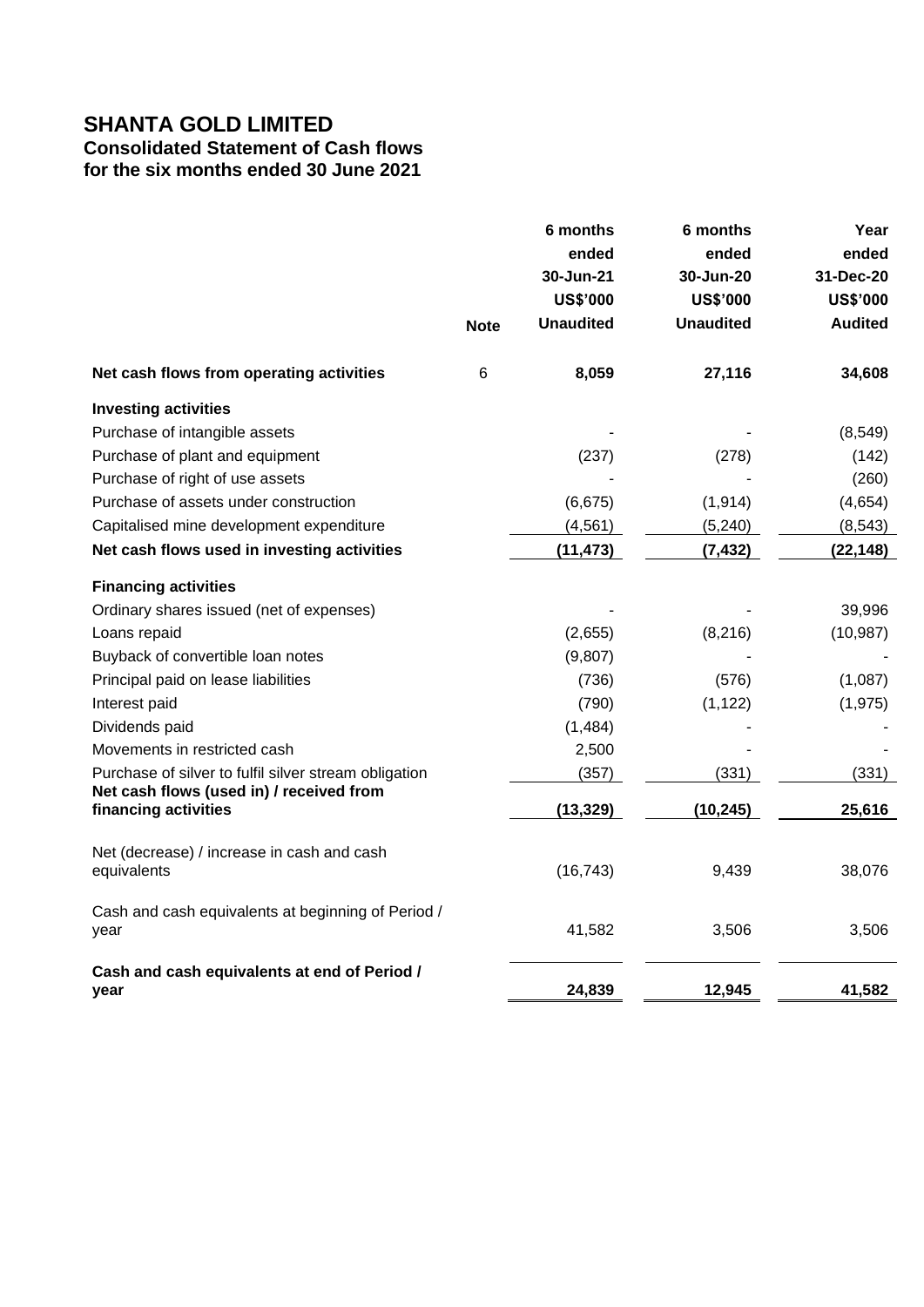## **SHANTA GOLD LIMITED Notes to the Consolidated Financial Information for the six months ended 30 June 2021**

## **1. General information**

Shanta Gold Limited (the "Company") is a limited company incorporated in Guernsey. The Company is listed on the London Stock Exchange's AIM market. The address of its registered office is 11 New Street, St Peter Port, Guernsey, GY1 2PF. The interim consolidated financial information was approved by the Board and authorised for issue on 26 August 2021.

## **2. Basis of preparation**

The consolidated interim financial information has been prepared using policies based on International Financial Reporting Standards (IFRS and IFRIC interpretations) issued by the International Accounting Standards Board ("IASB") as adopted for use in the EU. The consolidated interim financial information has been prepared using the accounting policies which will be applied in the Group's financial statements for the year ending 31 December 2021.

Based on a review of the Group's budgets, cashflow forecasts and its ability to flex its forecast spending to suit prevailing circumstances, the Directors consider that the Group has adequate resources to continue its operational existence for the foreseeable future. Notwithstanding the Group's current strong financial performance and position, the Board are cognisant of the potential impacts of COVID-19 on the Group. To date, there has been little impact of COVID-19 on the Group's operations and, whilst the potential future impacts are unknown, the Board has considered the operational disruption that could be caused by factors such as illness amongst our workforce and potential disruptions to supply chain, factoring in these potential impacts and reasonable mitigating actions to forecasts and sensitivity scenarios.

At 30 June 2021 the Group had an unrestricted cash balance of US\$24.8 million and net cash of US\$24.2 million and the Group has sufficient operating cashflows to continue to operate for the foreseeable future. The Directors have concluded that these circumstances form a reasonable expectation that the Group has adequate resources to continue in operational existence, for the foreseeable future. For these reasons, the Directors continue to adopt the going concern basis in preparing the consolidated interim information.

The consolidated interim financial information for the six months ended 30 June 2021 has been reviewed by the Company's Auditor, BDO LLP in accordance with International Standard of Review Engagements 2410, Review of Interim Financial Information Performed by the Independent Auditor of the Entity and were approved for issue on 26 August 2021. The consolidated interim financial information for the Period 1 January 2021 to 30 June 2021 are unaudited and incorporate unaudited comparative figures for the interim Period 1 January 2020 to 30 June 2020 and the audited comparative figures for the year to 31 December 2020. It does not include all disclosures that would otherwise be required in a complete set of financial statements and should be read in conjunction with the 2020 Annual Report.

The half year financial information for the six months ended 30 June 2021 set out in this document does not comprise the Group's statutory accounts as defined in the Companies (Guernsey) Law, 2008 and accordingly this half year financial information is not considered to be the company's statutory accounts. The statutory accounts for the year ended 31 December 2020, which were prepared under EU endorsed IFRS, were reported on by the auditors; their report was unqualified and did not include reference to any matters to which the auditor drew attention by way of emphasis.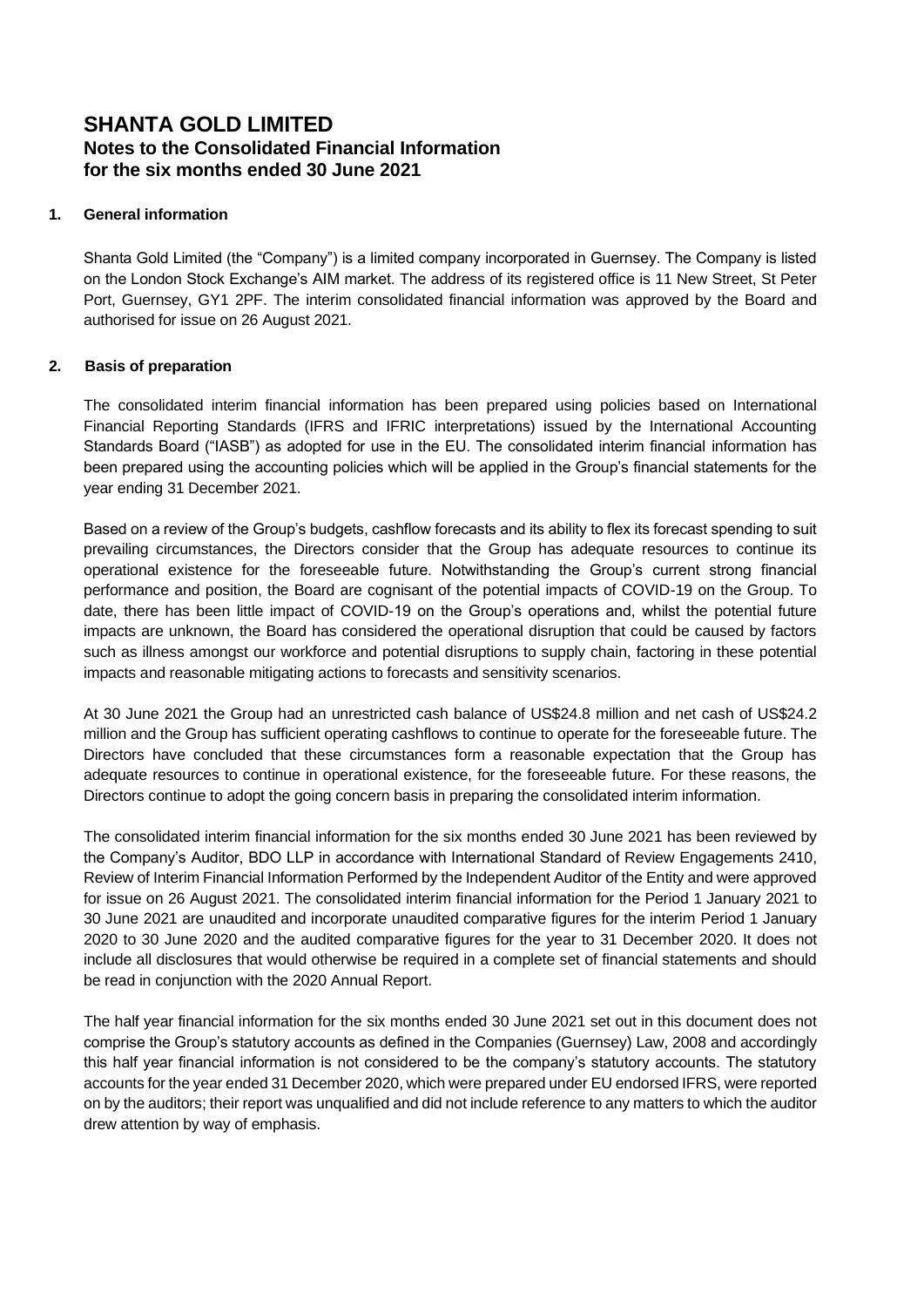## **SHANTA GOLD LIMITED Notes to the Consolidated Financial Information for the six months ended 30 June 2021 (continued)**

The same accounting policies, presentation and methods of computation are followed in the interim consolidated financial information as were applied in the Group's latest annual audited financial statements except for those that relate to new standards and interpretations effective for the first time for periods beginning on (or after) 1 January 2021, and will be adopted in the 2021 annual financial statements.

The following new standards and interpretations became effective on 1 January 2021 and have been adopted by the Group. None of these amendments are considered to have had a material effect in the Period.

- IFRS 9, IAS 39, IFRS 7, IFRS 4 and IFRS 16: Interest rate benchmark reform Phase 2
- IFRS 16: Covid-19 related rent concessions
- IFRS 17 and IFRS 4: Deferral of effective date of IFRS 9
- IAS 1 Presentation of financial statements: classification of liabilities

### 2.1 Licencing costs

In accordance with the Company's accounting policies, licences which are viable and within the licence renewal process are not considered impaired. At Singida, the Company's mining licences are due to expire on 19 January 2022 and are renewable for a period not exceeding 10 years. The Directors have no reason to believe renewal will not be granted.

The Group's Lupa Goldfields licences are considered to be a single CGU and are assessed collectively. Management have concluded that, whilst the number of active licences has reduced in the Period, no impairment has been identified in respect of these.

### **3. Taxation**

Effective 1 January 2008, the Company is taxed at the standard rate of income tax for Guernsey companies which is 0%. Taxation for other jurisdictions is calculated at the rates prevailing in the respective jurisdictions.

Tax charge for the Period relates to:

|                                                           | 30-Jun-21<br><b>US\$'000</b><br><b>Unaudited</b> | 30-Jun-20<br><b>US\$'000</b><br><b>Unaudited</b> | 31-Dec-20<br><b>US\$'000</b><br><b>Audited</b> |
|-----------------------------------------------------------|--------------------------------------------------|--------------------------------------------------|------------------------------------------------|
| Current tax charge (Corporate and<br>turnover tax charge) | 4,643                                            | 8,269                                            | 17,742                                         |
| Adjustments in respect of prior periods                   | ۰                                                | 4,060                                            | 4,124                                          |
| Deferred tax charge                                       | 778                                              | 1,952                                            | (68)                                           |
| Net charge                                                | 5,421                                            | 14.281                                           | 21,798                                         |

The tax charge for the Period can be reconciled to the profit / (loss) before taxation per the statement of comprehensive income as follows: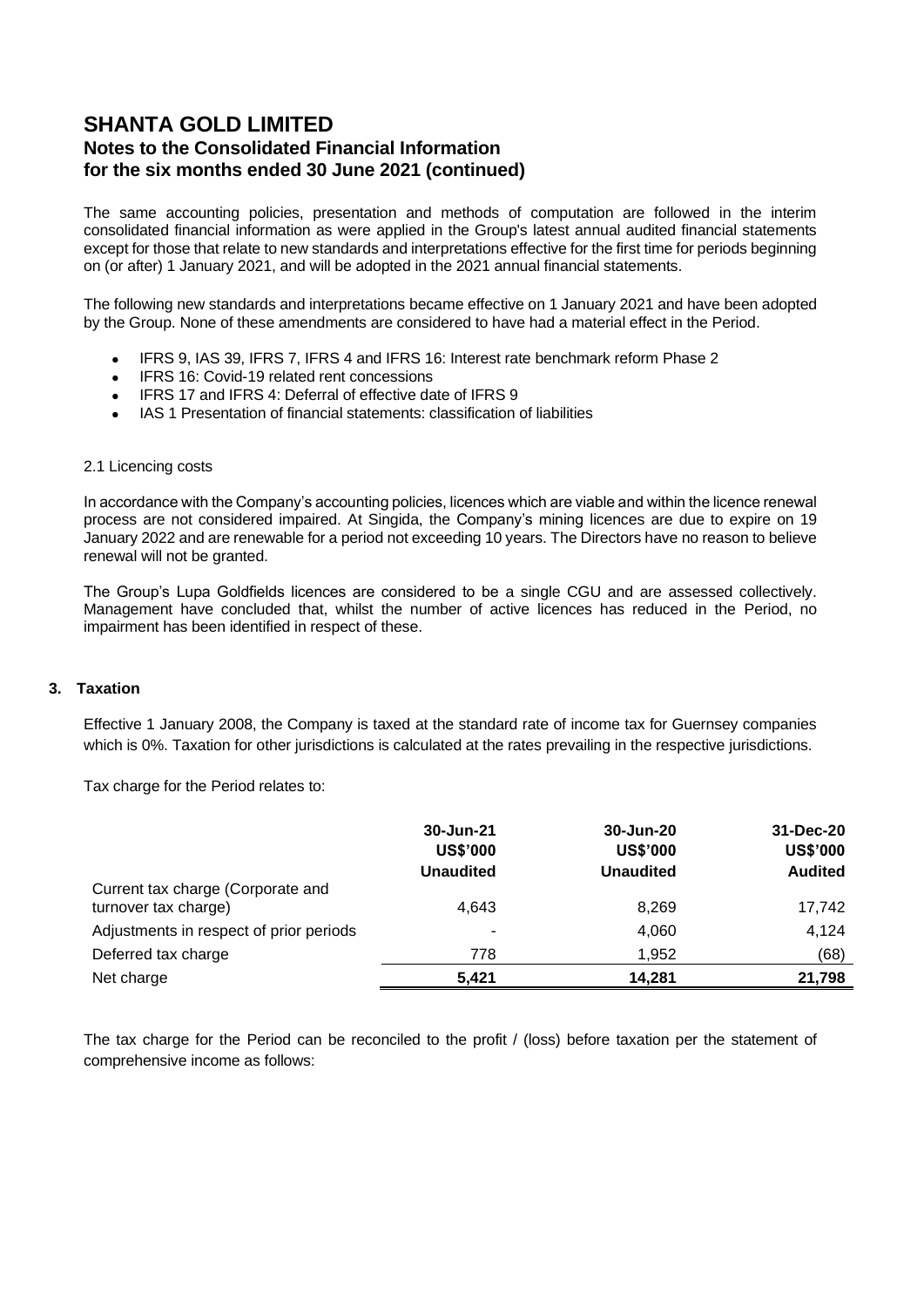## **Notes to the Consolidated Financial Information for the six months ended 30 June 2021 (continued)**

|                                                                             | 30-Jun-21<br><b>US\$'000</b><br><b>Unaudited</b> | 30-Jun-20<br><b>US\$'000</b><br><b>Unaudited</b> | 31-Dec-20<br><b>US\$'000</b><br><b>Audited</b> |
|-----------------------------------------------------------------------------|--------------------------------------------------|--------------------------------------------------|------------------------------------------------|
| Profit / (Loss) before taxation                                             | 8.550                                            | 15.325                                           | 39,001                                         |
| Tax at the standard tax rate                                                |                                                  |                                                  |                                                |
| Tanzanian Corporation tax at 30%<br>Different tax rates applied in overseas | 2,565                                            | 4,598                                            | 11,700                                         |
| jurisdictions                                                               | 859                                              | 637                                              | 1,376                                          |
| Permanent adjustments<br>Unrecognised taxable losses in                     | 1,727                                            | 4,866                                            | 3,718                                          |
| subsidiaries                                                                | 270                                              | 120                                              | 880                                            |
| Adjustments in respect of prior periods                                     | ٠                                                | 4,060                                            | 4,124                                          |
| Tax charge                                                                  | 5.421                                            | 14,281                                           | 21,798                                         |

The deferred tax charge for the Period relates primarily to temporary differences arising between the carrying value and the tax written down value of assets. During the Period US\$4.2 m of VAT receivables were offset against the Company's brought forward corporation tax liability in Tanzania

### **4. Earnings per share**

Basic earnings per share is calculated by dividing the profit attributable to the ordinary shareholders by the weighted average number of ordinary shares outstanding during the Period/year.

There were no share incentives outstanding at the end of the Period that could potentially dilute basic earnings per share in the future.

At 30 June 2020 there were no share incentives outstanding that could potentially dilute basic earnings per share in the future. At 31 December 2020 the Group had instruments which could potentially dilute basic earnings per share in the future in the form of shares to be issued. These were in relation to performance bonuses payable to management and senior employees in respect of 2020 and were issued on 27 January 2021.

|                            |                 | <b>Unaudited</b>                |                        |                 | Unaudited                       |                     |                 | <b>Audited</b>                  |                     |
|----------------------------|-----------------|---------------------------------|------------------------|-----------------|---------------------------------|---------------------|-----------------|---------------------------------|---------------------|
|                            |                 | 30-Jun-21                       |                        |                 | 30-Jun-20                       |                     |                 | 31-Dec-20                       |                     |
|                            | <b>Profit</b>   | Weighted<br>avg no of<br>shares | Per<br>share<br>amount | <b>Profit</b>   | Weighted<br>avg no of<br>shares | Per share<br>amount | <b>Profit</b>   | Weighted<br>avg no of<br>shares | Per share<br>amount |
|                            | <b>US\$'000</b> | ('000)                          | (Cents)                | <b>US\$'000</b> | (000)                           | (Cents)             | <b>US\$'000</b> | ('000)                          | (Cents)             |
| <b>Basic</b><br>earnings   | 3,129           | 1,047,508                       | 0.299                  | 1.044           | 791,410                         | 0.132               | 17,203          | 850,274                         | 2.023               |
| <b>Diluted</b><br>earnings | 3,129           | 1.047.508                       | 0.299                  | 1.044           | 791.410                         | 0.132               | 17,203          | 852,666                         | 2.018               |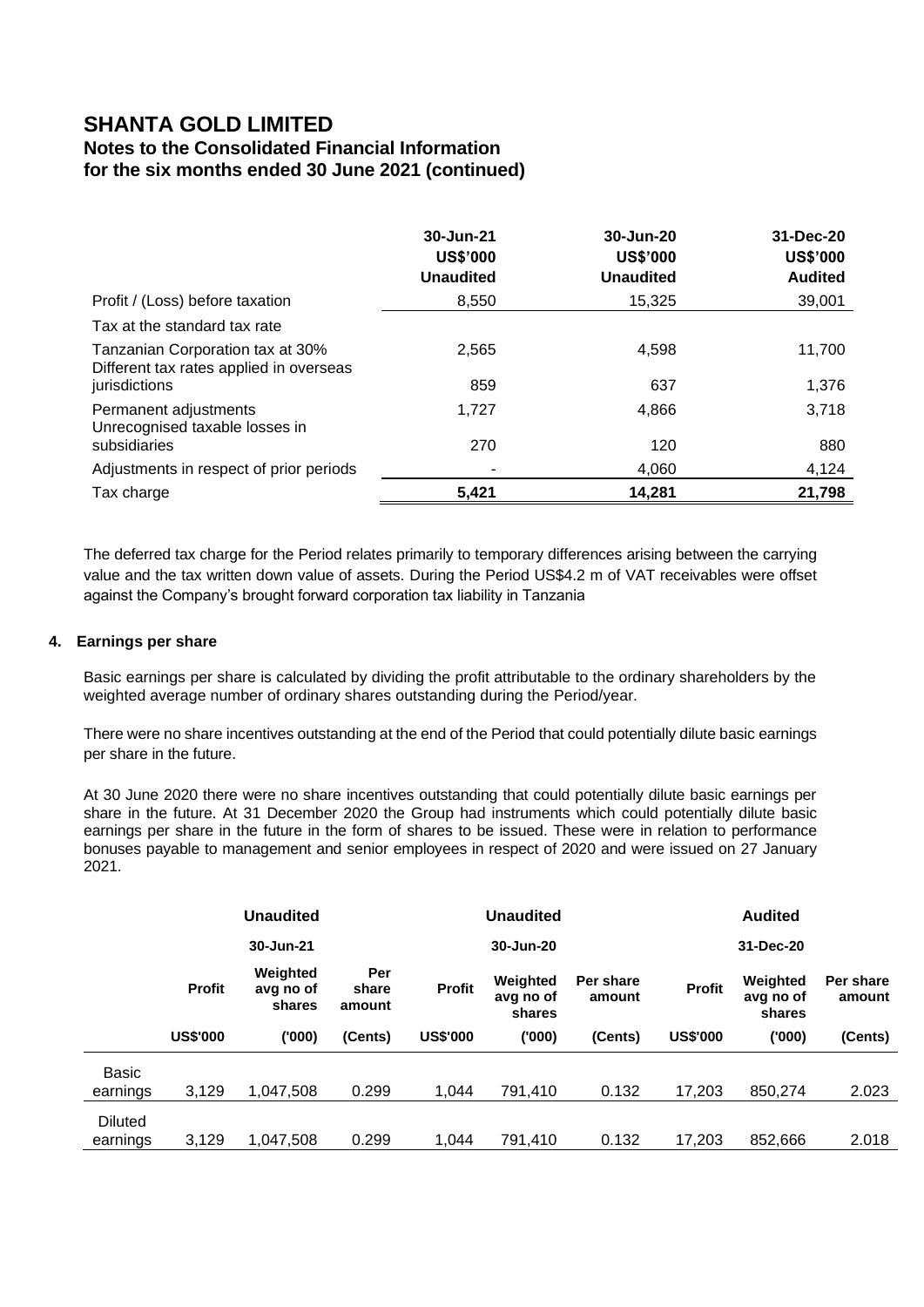## **SHANTA GOLD LIMITED Notes to the Consolidated Financial Information for the six months ended 30 June 2021 (continued)**

## **5. Loans and borrowings**

|                                        | 30-Jun-21        | 30-Jun-20        | 31-Dec-20       |
|----------------------------------------|------------------|------------------|-----------------|
|                                        | <b>US\$'000</b>  | <b>US\$'000</b>  | <b>US\$'000</b> |
|                                        | <b>Unaudited</b> | <b>Unaudited</b> | <b>Audited</b>  |
| Amounts payable within one year        |                  |                  |                 |
| Silver stream (a)                      | 1,188            | 1,550            | 1,899           |
| Loans payable to Exim Bank less than 1 |                  |                  |                 |
| year (b)                               |                  | 5,395            | 2,636           |
| Equipment loan                         |                  | 55               |                 |
| <b>Lease Liabilities</b>               | 628              | 654              | 1,178           |
|                                        | 1,816            | 7,654            | 5,713           |
|                                        |                  |                  |                 |
| Amounts payable after one year         |                  |                  |                 |
| Silver stream (a)                      | 3,240            | 2,136            | 3,691           |
| Lease liabilities                      | 333              | 226              | 579             |
|                                        | 3,573            | 2,362            | 4,270           |

## **(a) Silver Stream**

The Company entered into a silver streaming agreement ("SSA") with Silverback Limited ("Silverback"), a privately held Guernsey-based investment company, under which Silverback paid the Company an advanced payment of US\$5.25 million on closing. Silverback will also pay the Company an ongoing payment of 10 per cent of the value of silver sold at the prevailing silver price at the time of deliveries which will be made annually. The SSA relates solely to silver by- product production from New Luika with minimum silver delivery obligations totalling 608,970oz Ag over a 6.75-year period from April 2016 until December 2022. There is a requirement to settle any shortfall in silver delivery from the minimum obligation in cash. The term of the SSA is 10 years from April 2016 until March 2026 during which time the Company will sell silver to Silverback and receive ongoing payments of 10% of the silver sold at the prevailing silver price. However, the Company has no minimum ounce obligations after 2022. The liability is calculated using the forward silver price and interest at the effective rate is imputed interest. The SSA includes a clause under which the percentage of the Company's silver production that it is obliged to deliver to Silverback can be reduced in the event of a capacity expansion to the processing plant at New Luika. Such an expansion occurred during H1 2021 and the Company's ongoing commitment to Silverback has been reduced to reflect this.

### **(b) Loans Payable to Exim Bank**

The Company entered into a US\$10.0 million financing from Exim Bank (Tanzania) Limited ("EXIM") following the commissioning in March 2017 of its 7.5 Mega Watts ("MW") Power Station at New Luika. This facility comprised US\$7.5 million long term funding and US\$2.5 million short-term funding for working capital, with the four-year term loan bearing variable interest at 7.25% per annum (2.75% below the Exim Base Lending Rate). Both facilities were fully repaid in the Period.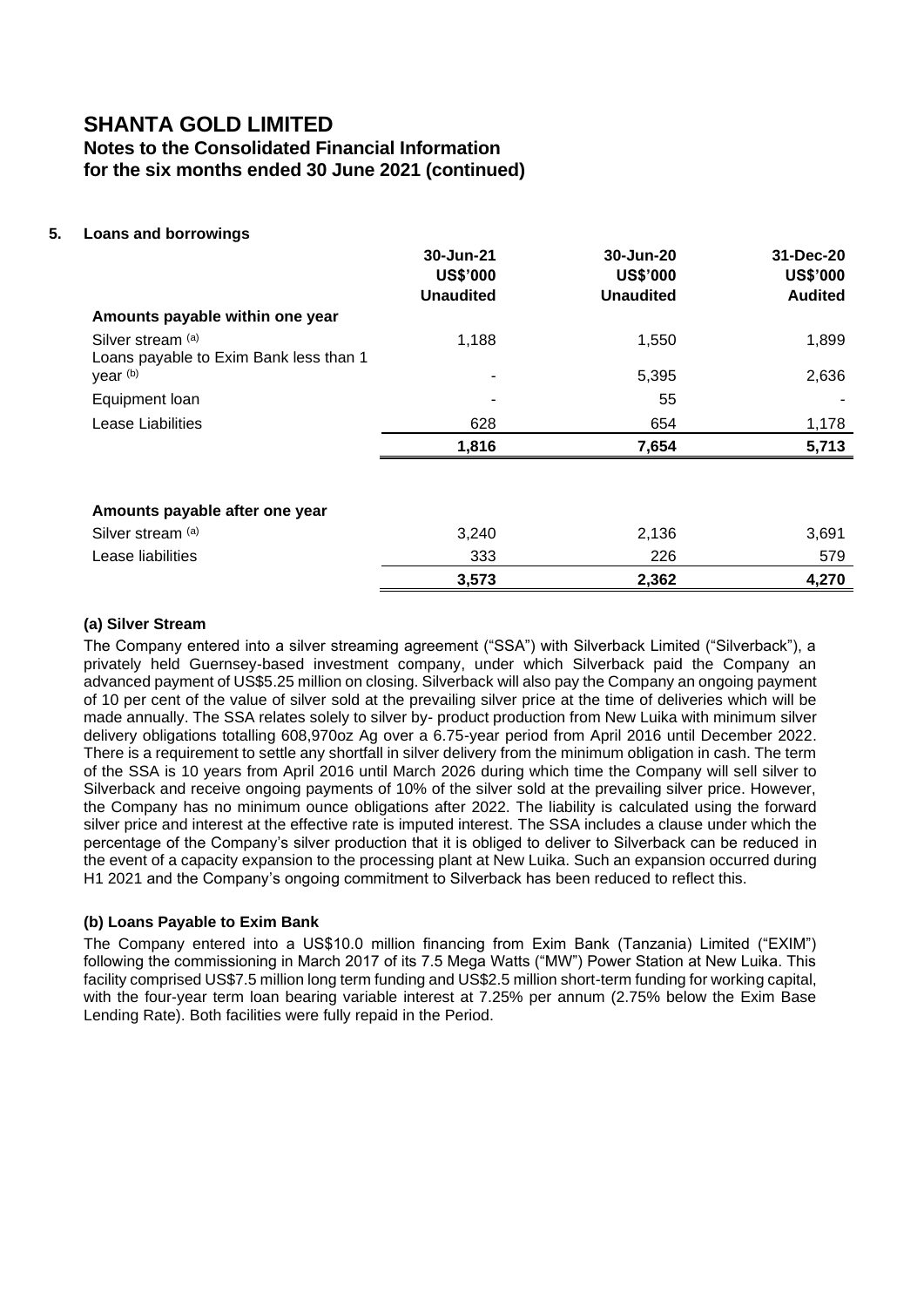**Notes to the Consolidated Financial Information for the six months ended 30 June 2021 (continued)**

## **6. Net Cash flows from Operating activities**

|                                                                      | 30-Jun           | 30-Jun           | 31-Dec          |
|----------------------------------------------------------------------|------------------|------------------|-----------------|
|                                                                      | 2021             | 2020             | 2020            |
|                                                                      | <b>US\$'000</b>  | <b>US\$'000</b>  | <b>US\$'000</b> |
|                                                                      | <b>Unaudited</b> | <b>Unaudited</b> | <b>Audited</b>  |
| <b>Profit before tax</b>                                             | 8,550            | 15,325           | 39,001          |
| Adjustments for:                                                     |                  |                  |                 |
| Depreciation / depletion of assets                                   | 7,564            | 11,048           | 18,956          |
| Amortisation of right of use assets                                  | 465              | 599              | 1,163           |
| Amortisation / write off of intangible assets                        |                  | 11               | 14              |
| Share based payment costs<br>Loss on non-hedge derivatives and other |                  |                  | 1,043           |
| commodity contracts                                                  |                  | 2,816            |                 |
| Unrealised exchange (gains) / losses                                 | (60)             | 122              | 75              |
| Non-cash settlement of Silver Stream                                 |                  |                  |                 |
| obligation                                                           | (739)            | (905)            | (2,207)         |
| Finance income - decommissioning provision                           | (40)             | (1, 273)         | (1, 850)        |
| Finance expense                                                      | 861              | 2,082            | 6,622           |
| Operating cash inflow before movement in                             |                  |                  |                 |
| working capital                                                      | 16,601           | 29,825           | 62,817          |
| Movements in working capital:                                        |                  |                  |                 |
| Decrease / (Increase) in inventories                                 | 4,042            | 3,729            | (2,950)         |
| (Increase) in receivables                                            | (3,677)          | (2,514)          | (7,705)         |
| Increase / (Decrease) in payables                                    | 1,086            | (2,924)          | (11, 404)       |
|                                                                      | 18,052           | 28,116           | 40,758          |
| <b>Taxation paid</b>                                                 | (9,993)          | (1,000)          | (6, 170)        |
| Interest received                                                    |                  |                  | 20              |
| Net cash flow from operating activities                              | 8,059            | 27,116           | 34,608          |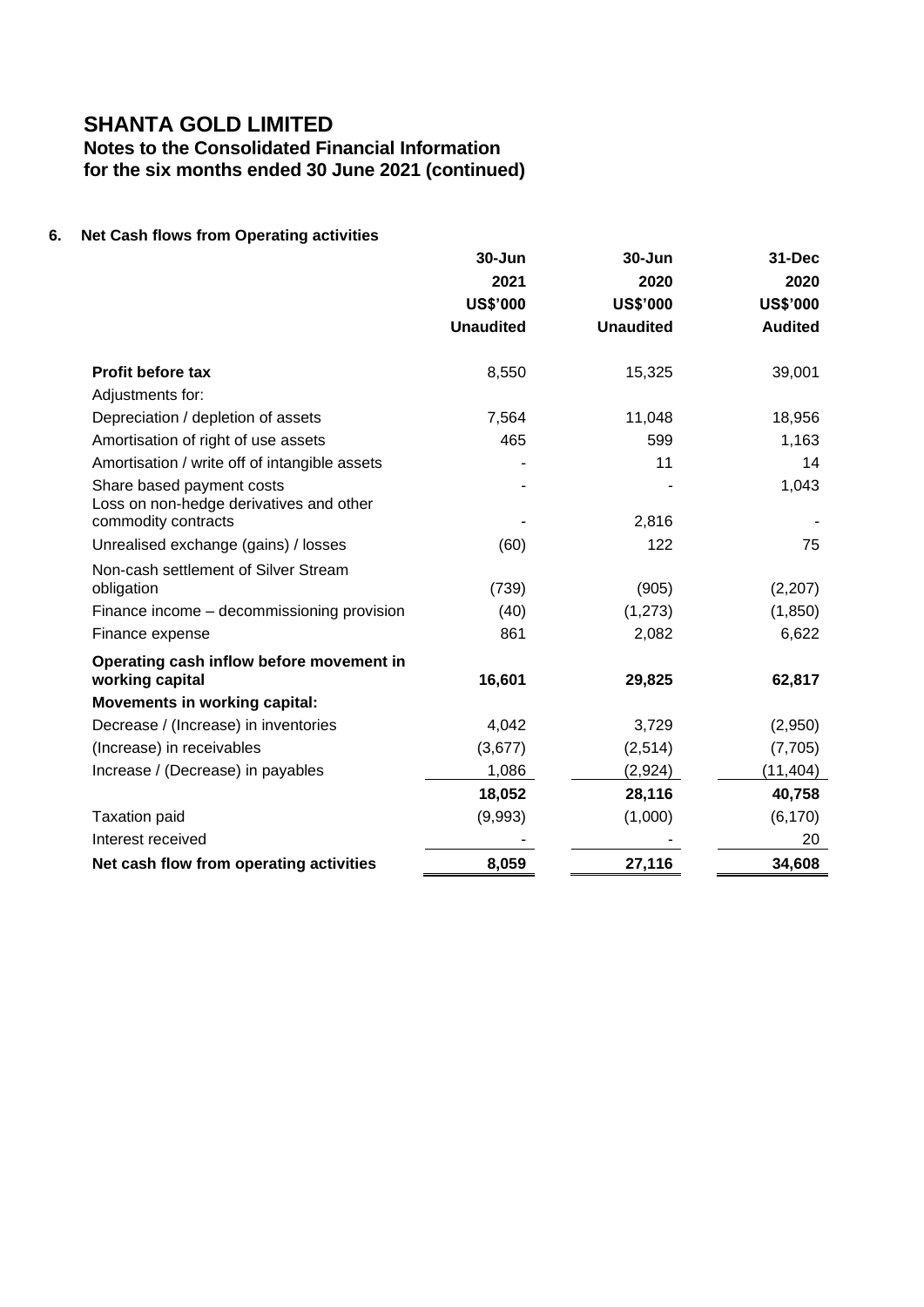### **INDEPENDENT REVIEW REPORT TO SHANTA GOLD LIMITED**

### **Introduction**

We have been engaged by the Company to review the condensed set of financial statements in the half-yearly financial report for the six months ended 30 June 2021 which comprises the consolidated statement of comprehensive income, consolidated statement of financial position, consolidated statement of changes in equity, consolidated statement of cash flows and related notes.

We have read the other information contained in the half-yearly financial report and considered whether it contains any apparent misstatements or material inconsistencies with the information in the condensed set of financial statements.

#### **Directors' responsibilities**

The interim report, including the financial information contained therein, is the responsibility of and has been approved by the directors. The directors are responsible for preparing the interim report in accordance with the rules of the London Stock Exchange for companies trading securities on AIM which require that the half-yearly report be presented and prepared in a form consistent with that which will be adopted in the Company's annual accounts having regard to the accounting standards applicable to such annual accounts.

#### **Our responsibility**

Our responsibility is to express to the Company a conclusion on the condensed set of financial statements in the half-yearly financial report based on our review.

#### **Scope of review**

We conducted our review in accordance with International Standard on Review Engagements (UK and Ireland) 2410, ''Review of Interim Financial Information Performed by the Independent Auditor of the Entity'', issued by the Financial Reporting Council for use in the United Kingdom. A review of interim financial information consists of making enquiries, primarily of persons responsible for financial and accounting matters, and applying analytical and other review procedures. A review is substantially less in scope than an audit conducted in accordance with International Standards on Auditing (UK) and consequently does not enable us to obtain assurance that we would become aware of all significant matters that might be identified in an audit. Accordingly, we do not express an audit opinion.

### **Conclusion**

Based on our review, nothing has come to our attention that causes us to believe that the condensed set of financial statements in the half-yearly financial report for the six months ended 30 June 2021 is not prepared, in all material respects, in accordance with the rules of the London Stock Exchange for companies trading securities on AIM.

#### **Use of our report**

Our report has been prepared in accordance with the terms of our engagement to assist the Company in meeting the requirements of the rules of the London Stock Exchange for companies trading securities on AIM and for no other purpose. No person is entitled to rely on this report unless such a person is a person entitled to rely upon this report by virtue of and for the purpose of our terms of engagement or has been expressly authorised to do so by our prior written consent. Save as above, we do not accept responsibility for this report to any other person or for any other purpose and we hereby expressly disclaim any and all such liability